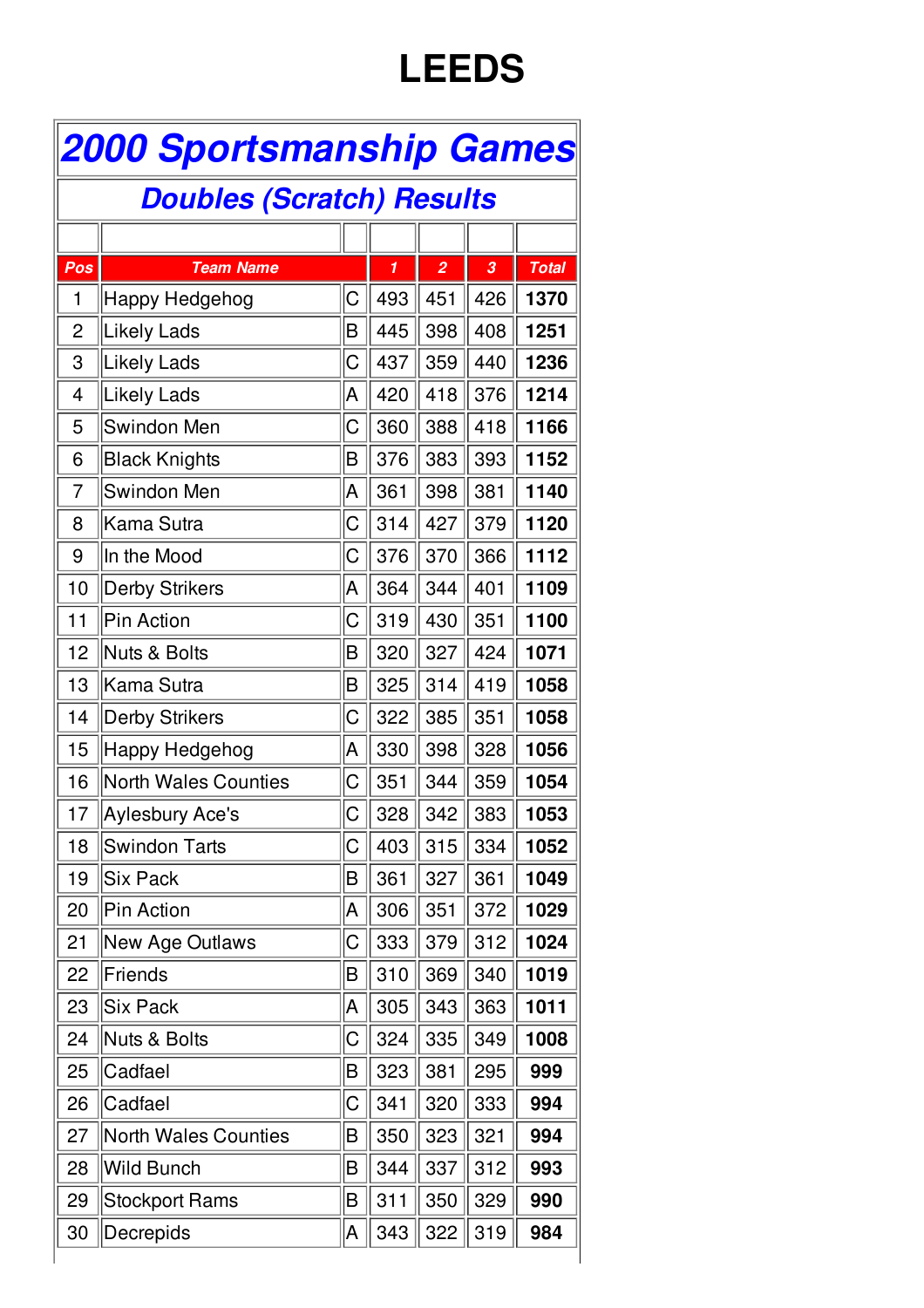| 31 | Bicesterites                | A | 324 | 341 | 316 | 981 |
|----|-----------------------------|---|-----|-----|-----|-----|
| 32 | <b>Team Wantz</b>           | Β | 291 | 299 | 388 | 978 |
| 33 | Decrepids                   | B | 353 | 285 | 339 | 977 |
| 34 | <b>Stockport Rams</b>       | С | 340 | 300 | 335 | 975 |
| 35 | <b>Black Knights</b>        | С | 254 | 316 | 402 | 972 |
| 36 | Bicesterites                | С | 335 | 316 | 317 | 968 |
| 37 | Greethons                   | A | 307 | 341 | 318 | 966 |
| 38 | New Age Outlaws             | A | 290 | 345 | 329 | 964 |
| 39 | Cadfael                     | A | 297 | 343 | 318 | 958 |
| 40 | Pin Action                  | B | 280 | 323 | 354 | 957 |
| 41 | Wild Bunch                  | C | 310 | 351 | 295 | 956 |
| 42 | <b>Mad Hatters</b>          | A | 263 | 335 | 356 | 954 |
| 43 | Swindon Men                 | Β | 331 | 301 | 320 | 952 |
| 44 | Friends                     | A | 275 | 331 | 342 | 948 |
| 45 | <b>Swindon Tarts</b>        | A | 313 | 297 | 337 | 947 |
| 46 | Greethons                   | С | 277 | 344 | 321 | 942 |
| 47 | Six Pack                    | С | 298 | 339 | 299 | 936 |
| 48 | Happy Hedgehog              | Β | 344 | 335 | 254 | 933 |
| 49 | Aylesbury Ace's             | Β | 327 | 279 | 326 | 932 |
| 50 | <b>Team Wantz</b>           | A | 305 | 308 | 319 | 932 |
| 51 | Mad Hatters                 | C | 301 | 292 | 338 | 931 |
| 52 | <b>Mad Hatters</b>          | B | 303 | 328 | 298 | 929 |
| 53 | <b>North Wales Counties</b> | A | 296 | 286 | 344 | 926 |
| 54 | Decrepids                   | C | 320 | 273 | 331 | 924 |
| 55 | Friends                     | C | 269 | 332 | 320 | 921 |
| 56 | Aylesbury Ace's             | A | 334 | 284 | 300 | 918 |
| 57 | Team Wantz                  | С | 312 | 305 | 299 | 916 |
| 58 | Stockport Rams              | A | 294 | 318 | 299 | 911 |
| 59 | Nuts & Bolts                | A | 306 | 343 | 262 | 911 |
| 60 | Kama Sutra                  | A | 271 | 346 | 291 | 908 |
| 61 | Greethons                   | B | 257 | 285 | 362 | 904 |
| 62 | <b>Sudbury Twisters</b>     | A | 306 | 294 | 297 | 897 |
| 63 | Straight & Curvy            | A | 279 | 286 | 329 | 894 |
| 64 | Sudbury Spinners            | С | 306 | 319 | 268 | 893 |
| 65 | Straight & Curvy            | Β | 288 | 328 | 276 | 892 |
| 66 | Swindon Tarts               | Β | 281 | 313 | 291 | 885 |
| 67 | New Age Outlaws             | B | 299 | 293 | 290 | 882 |